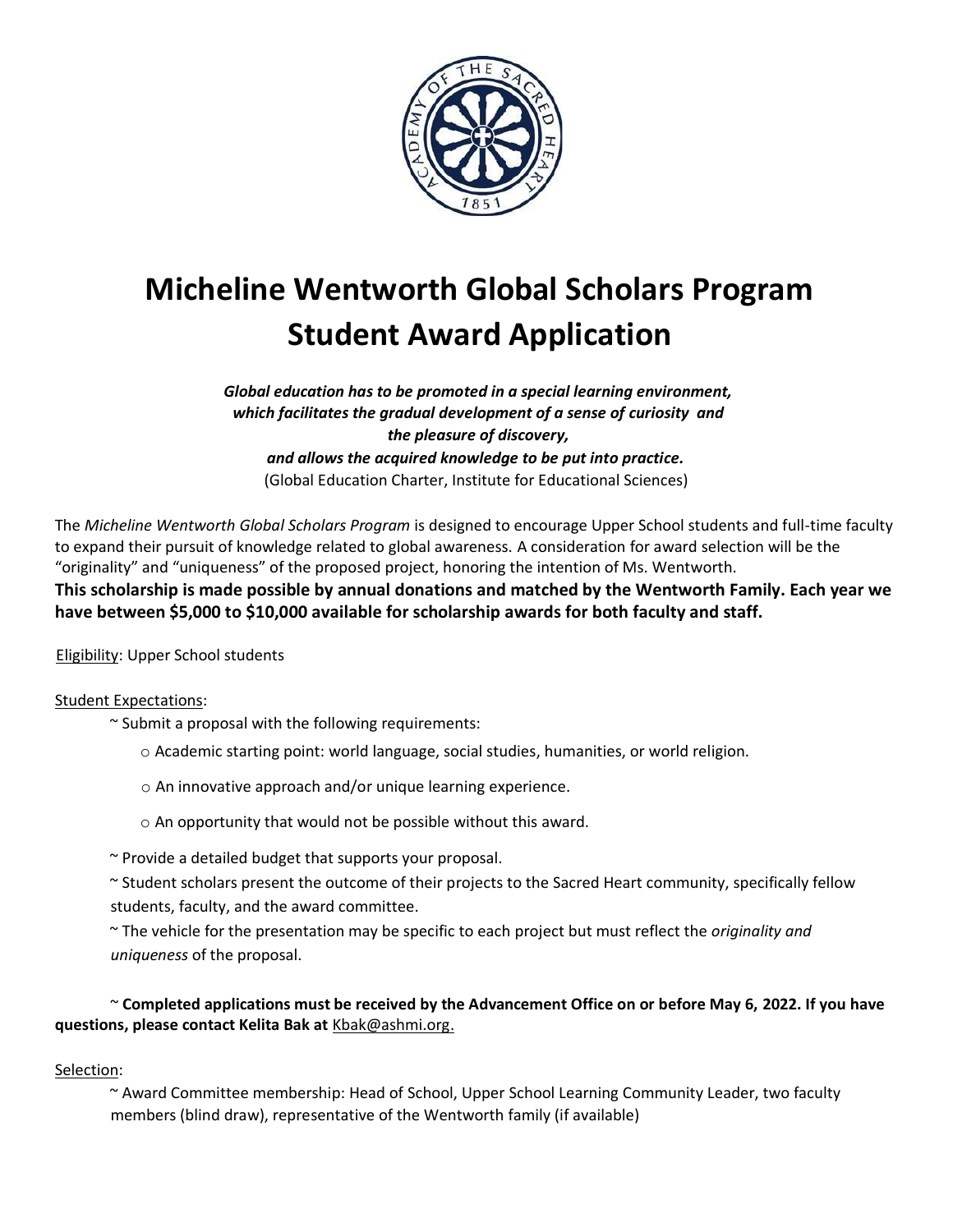~ Process:

- o Award committee reviews applications.
- o Finalists will be invited for a 15 30 minute interview with the Award Committee.
- o Wentworth Scholars will be notified and receive their grants at an appropriate ASH event.

Disbursement: Payment will be made through the Sacred Heart Finance Office.